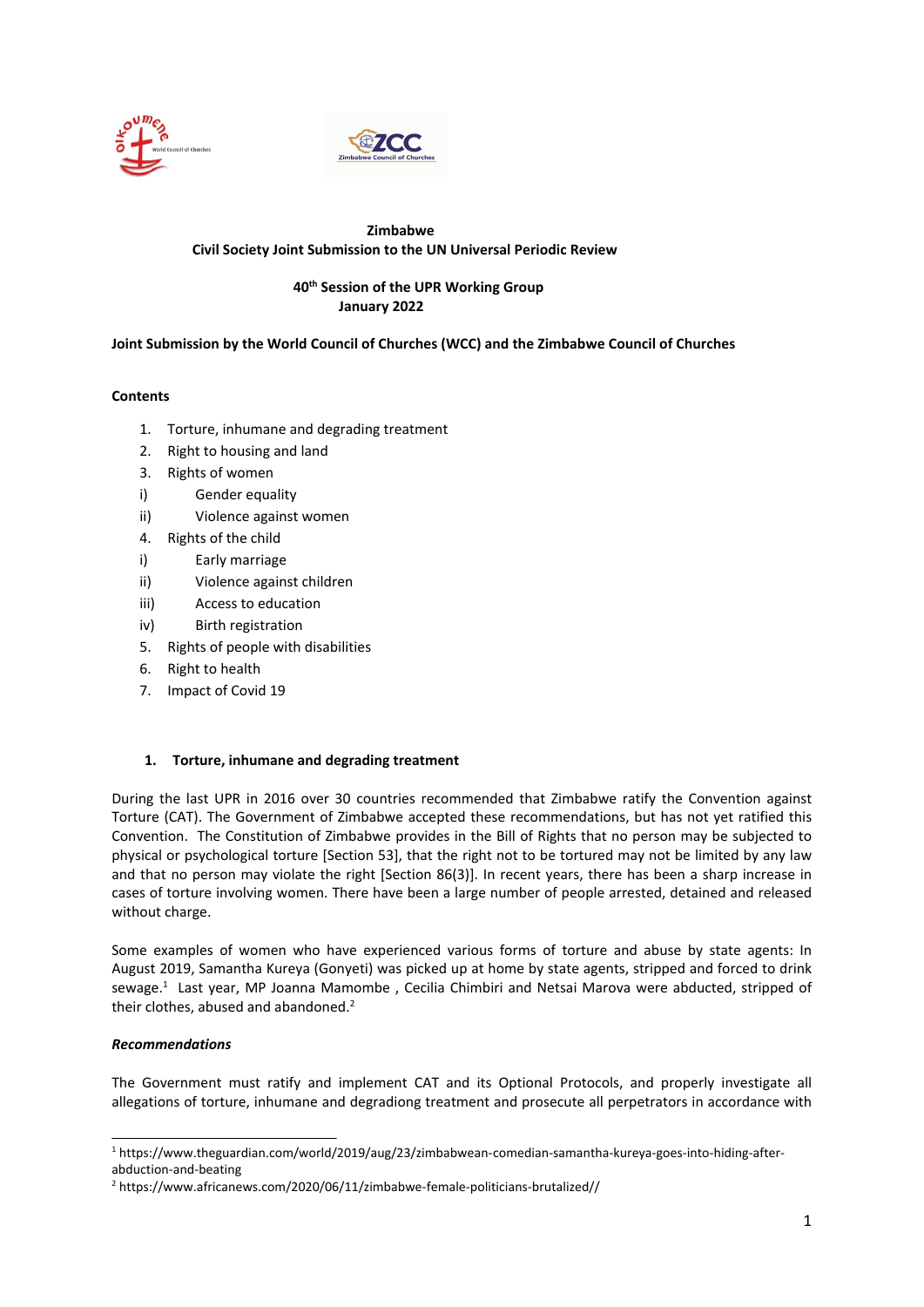the law.

Victims of torture must be provided with appropriate medical and psycho-social care, and financial and other support to rebuild their lives.

# **2. Right to housing and land**

In the 2016 UPR of Zimbabwe, there was limited focus on the issue of the right to housing and land, other than one recommendation from Bangladesh which called upon the Government of Zimbabwe to "Undertake efforts as set out in the Sustainable Development Goals, especially those related to poverty, education, health, housing and water and sanitation" (31.101)

Violations with respect to the right to adequate housing are an on-going concern. The 2013 Constitution of Zimbabwe, Section 74, states that*, "No person may be evicted from their home, or have their home demolished without an order of court made after considering all the relevant circumstances.*" However, from late 2020, the Government began targeting houses in Harare for demolition, describing them as illegal constructions. About 190 houses were demolished by Harare City Council in Budiriro 5 in December 2020 and about 200 houses in High Glen.<sup>3</sup> People had settled there for about 10 years, having paid to secure land and build their houses. Their water connection was controlled by the City Council,<sup>4</sup> which indicates that the relevant authorities knew of their presence and claim to the land.

The demolitions took place during the rainy season, leading to increased hardships for those who lost their homes. 5 These people had already been affected by COVID-19 and <sup>a</sup> series of lockdowns in Zimbabwe, but no plan was put in place for them once their homes were demolished. These demolitions violate Section 28 of the Constitution that alludes to the State'<sup>s</sup> obligation to take reasonable legislative and other measures within the limits of the resources available to them, to enable every person to have access to adequate shelter. In isolated cases of demolition the Zimbabwe Defence Forces also violated the Constitution and many basic human rights. In September 2020, soldiers were responsible for demolitions of houses that were built adjacent the National Heroes Acre in Belvedere West. Zimbabwe Defence Forces' spokesperson Colonel Makotore confirmed that the structures in question were indeed demolished by the ZNA and was quoted in the press stating "These houses were built in cantonment, when an outsider invades your territory you do not wait for *external help." 6*

On 26 February 2021, the Minister of Local Government, Public Works and National Housing, July Moyo, issued a Statutory Instrument 150 of 2021<sup>7</sup> requiring approximately 14,000 indigenous Shangani people occupying approximately 12,940 hectares of communal land at Chilonga in Chiredzi, South Eastern Zimbabwe, to vacate that land immediately unless they could acquire new rights of use or occupation to that land. The legal notice said the land was being set aside for lucerne grass production - which is farming grass to feed animals.

Zimbabwe's Communal Land Act<sup>8</sup> section 10, authorizes the local government minister to set aside communal land for any purpose, after consultation with the local Rural District Council, and permits the minister to order evictions, under certain limited circumstances, with reasonable notice and compliance with the Constitution. However, Section 74 of the Zimbabwe Constitution<sup>9</sup> prohibits eviction in the absence of a court order issued after considering all the relevant circumstances.

The same group of people were evicted from their ancestral land by the colonial government in Chiredzi in the 1960s to pave the way for Gonarezhou National Park.<sup>10</sup> To date, the government has not provided reasonable arrangements for resettlement, compensation, or alternative land with infrastructure such as schools, clinics,

8 https://zimlii.org/zw/legislation/act/1982/20

<sup>3</sup> https://www.herald.co.zw/200-houses-demolished/

<sup>4</sup> https://www.aljazeera.com/features/2021/1/11/bulldozed-the-zimbabweans-losing-their-homes-to-a-land-dispute

<sup>5</sup> https://www.herald.co.zw/council-demolishes-190-houses/

<sup>6</sup> https://harare.opencouncil.co.zw/2020/09/03/soldiers-demolish-belvedere-houses/

<sup>&</sup>lt;sup>7</sup> https://www.hrw.org/news/2021/03/12/chilonga-evictions-show-government-insensitivity

<sup>9</sup> https://www.constituteproject.org/constitution/Zimbabwe\_2013.pdf

<sup>&</sup>lt;sup>10</sup> https://www.hrw.org/news/2021/03/06/zimbabwe-thousands-villagers-facing-eviction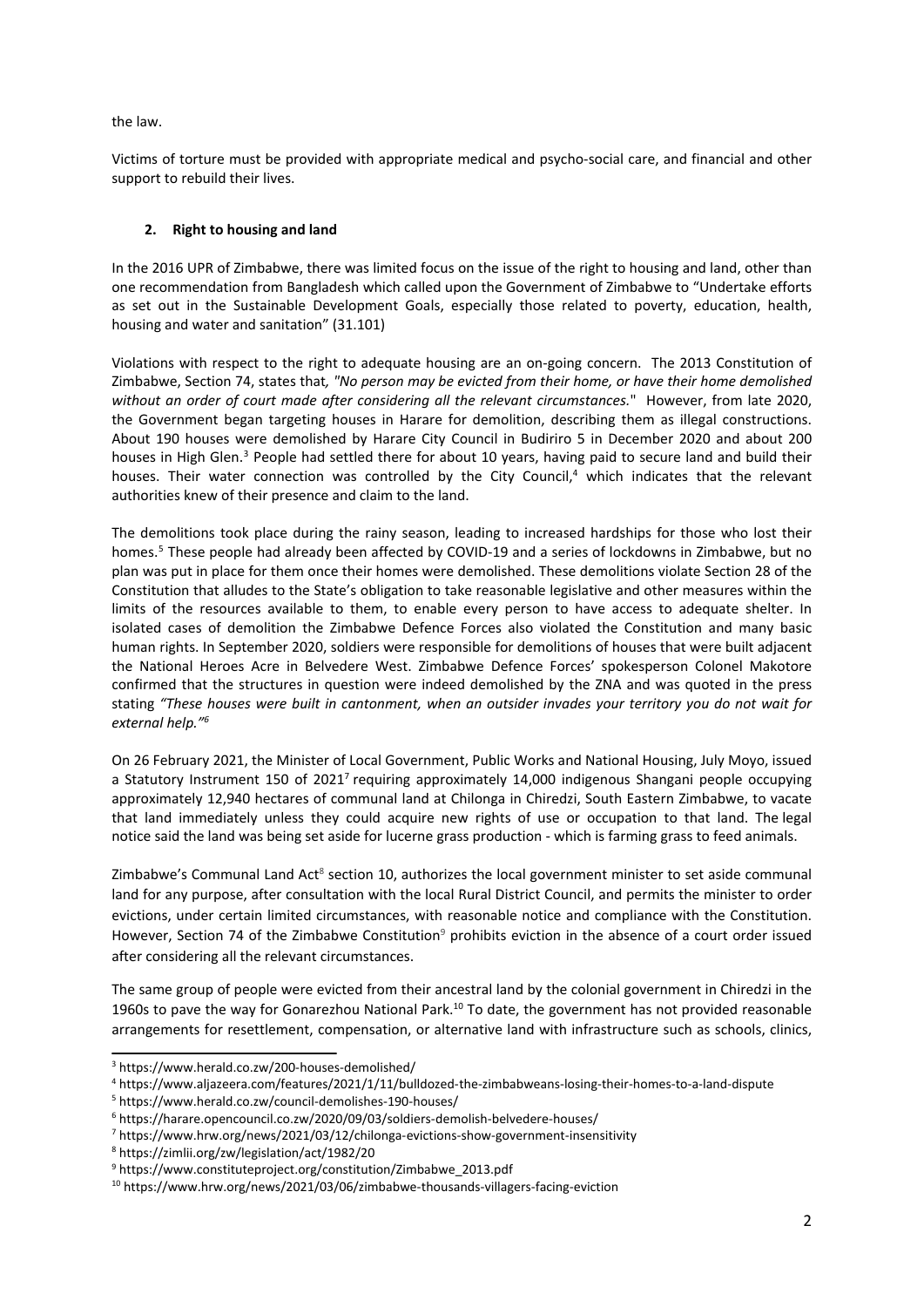hospitals and roads. This forcible displacement of thousands of people in the midst of <sup>a</sup> pandemic has increased the vulnerabilities of women and children. The same thing happened between 2012 and 2014 when about 20,000 people were relocated to Chingwizi. Thousands of people who were forcibly relocated to Chingwizi camp were left destitute and relying on food from international aid agencies. More than six years later, without adequate compensation or suitable alternative land from the government, the stranded families are still living in tents, unable to rebuild their lives and secure sustainable livelihoods.<sup>11</sup>

It is against this background that, once again, the Government has stated its intention to relocate <sup>a</sup> sizeable group of the population from the Chilonga area.<sup>12</sup> At the time of submission of this report, the evictions had not taken place but the threat remained.<sup>13</sup>

## *Recommendations*

Strict punitive measures should be put in force with respect to public officials who abuse their office and infringe upon the rights of citizens to land and housing. In addition, there should be <sup>a</sup> law that ensures alternative accommodation is provided in the event of relocation or demolition of any citizen'<sup>s</sup> shelter; anything contrary to this should be brought before the law.

Those who lose their homes through demolitions must be provided with adequate alternative accommodation and compensation.

The Government should put in place <sup>a</sup> transparent process with regard to compulsory land acquisition and ensure that it is implemented in <sup>a</sup> fair and consistent manner.

The Government should review Statutory Instrument 150 of 2021 and align it to Constitutional protections with regard to land rights.

# **3. Rights of women**

Several recommendations were made at the UPR in 2016 concerning the rights of women, particularly with respect to gender equality. Recommendations called on the Government of Zimbabwe to update national legislation in line with international commitments, and strengthen measures and policies for the empowerment of women, the elimination of their marginalisation from the social, economic, and political sphere, and for protection of their rights, particularly against gender-based violence. *(131.20 Tunisia, 131.52-58 Syrian Arab Republic, Bangladesh, Ecuador, Thailand, Maldives, Republic of Korea)*

### *i) Gender equality*

Achieving gender parity remains <sup>a</sup> challenge in Zimbabwe. Women are still marginalized in many contexts such as in politics, the economic sector and public offices. Gender mainstreaming remains <sup>a</sup> problem in both the government and private sector. Women continue to face inequalities in the form of discrimination, exclusion, sexual harassment and other forms of abuse. Women are still at the margins in the crucial sectors of the economy as they still struggle to access resources, and to own properties and land.

The establishment of Zimbabwe Gender Commission in 2015 was <sup>a</sup> positive step and the 2021 National Budget shows an increase in the allocation of funds towards the independent activities of the Chapter 12 Commission to monitor issues concerning gender equality, and to investigate possible violations of rights relating to gender equality as provided for in the Constitution.<sup>14</sup> However, the allocation for Women's Affairs, Community, Small

<sup>11</sup> https://www.hrw.org/node/378193/printable/print

<sup>&</sup>lt;sup>12</sup> https://www.thezimbabwean.co/2021/03/frontier-politics-in-zimbabwe-the-chilonga-case/

<sup>&</sup>lt;sup>13</sup> https://www.thezimbabwean.co/2021/06/chilonga-evictions-the-future-is-bleak-for-the-shangaan-people/ <sup>14</sup> [https://www.cabri-](https://www.cabri-sbo.org/uploads/bia/Zimbabwe_2021_Approval_External_BudgetSpeech_MinFin_COMESASADC_English.pdf)

[sbo.org/uploads/bia/Zimbabwe\\_2021\\_Approval\\_External\\_BudgetSpeech\\_MinFin\\_COMESASADC\\_English.pdf](https://www.cabri-sbo.org/uploads/bia/Zimbabwe_2021_Approval_External_BudgetSpeech_MinFin_COMESASADC_English.pdf), 43.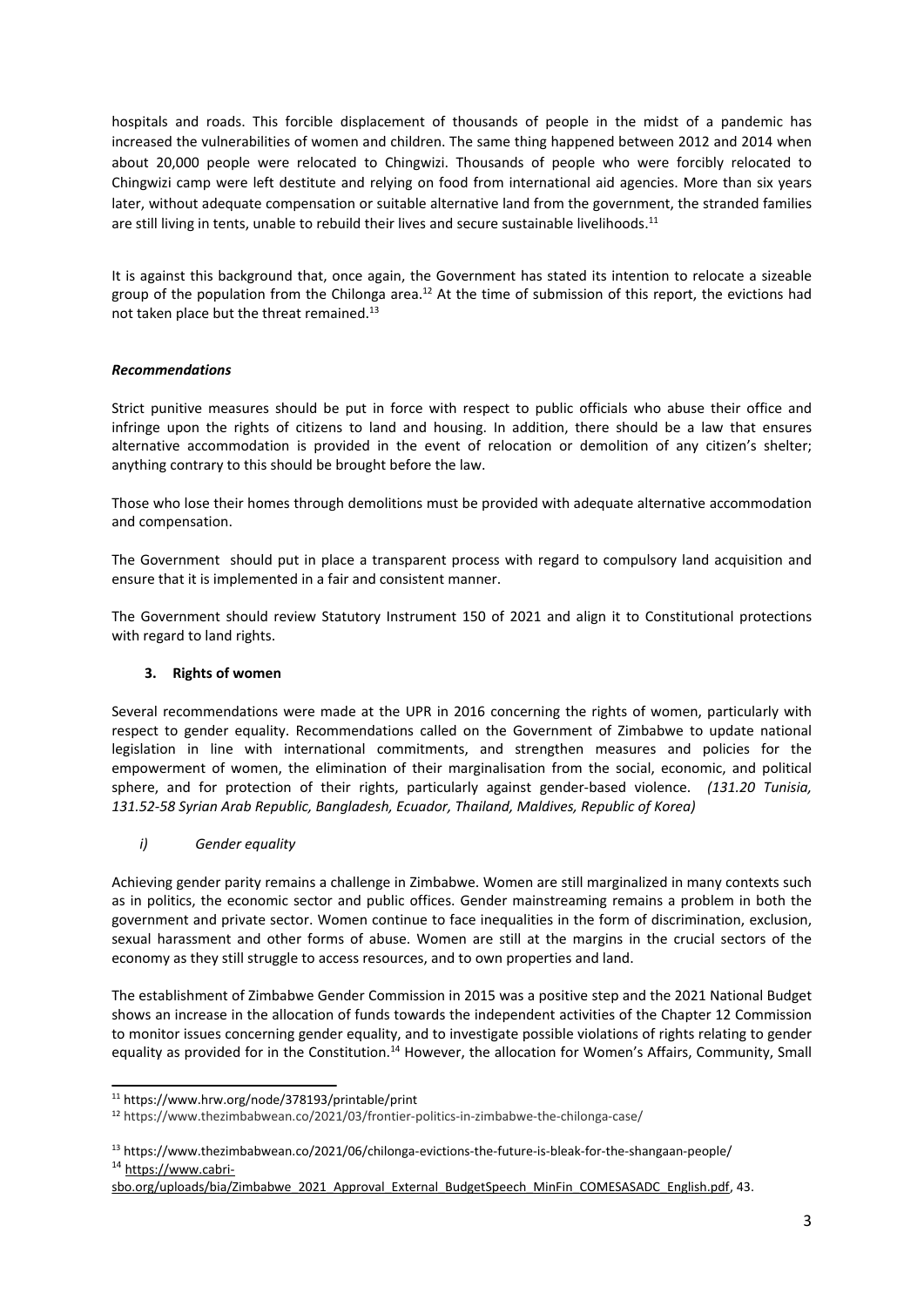and Medium Enterprises Development has been reduced from 0.7% in 2020 to 0.5%. 15 In general, women do not own the means of production in the mining and agricultural sector, and there has been insufficient attention paid to the land audit to find out how many women benefitted from the land reform program since 2000 until the present time, and who now own means of production. Moreover, the Defense Forces experiences <sup>a</sup> relatively low number of females in key strategic or managerial positions of power as compared to males. In the Police Force, 25% of Deputy Commissioners are women. No female has ever held <sup>a</sup> post as Defense Minister, Army General or Commissioner General<sup>16</sup>. The equality clause in section 56 of the Constitution of Zimbabwe has not yet been implemented to ensure that there is an equal representation of women in leadership positions, especially in public office. These are the sectors in which women are least represented apart from public offices: mining and quarrying 10.8%; manufacturing 22.5%; construction 3%; information and communication 15.6%, amongst others. 17

### *ii) Violence against women*

In the last UPR in 2016, over 15 recommendations were made to address violence against women and trafficking. Women continue to suffer all kinds of violence, which includes domestic violence, sexual abuse, physical and emotional abuse. According to the Zimbabwe SADC Gender Protocol Barometer of 2017; over 37% of women experience either physical or sexual violence resulting in injuries. This is only in connection to spousal relationships, showing the degree to which women in marriages are subject to different forms of violence and abuse.

At the legislative level, domestic violence is addressed through the Domestic Violence Act of 2006. The Domestic Violence Act defines forms of violence and provides for protection and peace orders. This has created <sup>a</sup> legal channel that is available to victims of domestic violence (women and men) in the private space so as to criminalise acts of domestic violence . The Act has also defined early child marriage as <sup>a</sup> form of domestic violence. Beyond the field of domestic violence, political violence perpetrated against women has increased as evidenced by the forced abductions by some political activists, and the shootings in August 2019 which saw the loss of lives of some women.

### *Recommendations*

Although the Zimbabwe Gender Commission (ZGC) is now operational, it remains underfunded. There must be specific national budget allocations that provide support to the activities of this chapter 12 commission, and ensure its independence.

The Zimbabwe Electoral Commission should only accept nomination lists from political parties which ensure an equal representation of women candidates for elections to public life. Political parties which fail to send gender balanced nominations should be barred from participating in elections.

A comprehensive piece of legislation and <sup>a</sup> specific legal framework should be adopted to criminalize acts of political violence against women especially before, during and after elections.

Awareness should be raised about the publication of the land audit to find out how many women benefitted from the land reform program and own means of production. Similarly, an audit should take place with respect to mining activities in Zimbabwe so has to assess the state of equality in women'<sup>s</sup> ownership of the means of production.

There should be <sup>a</sup> deliberate effort by the government to establish policy frameworks that promote gender equality in key sectors of the economy, agriculture, land ownership and mining.

There should be continued advocacy around gender sensitive budgeting which should be an ongoing process.

<sup>&</sup>lt;sup>15</sup> 2021 National Budget Highlights; page 9

<sup>&</sup>lt;sup>16</sup> https://www.academia.edu/9479437/gender\_inequality\_a\_case\_study\_of\_Zimbabwe

<sup>17</sup> 2015 Data report, '*Understanding Gender Equality in Zimbabwe: Women and Men 2016.'*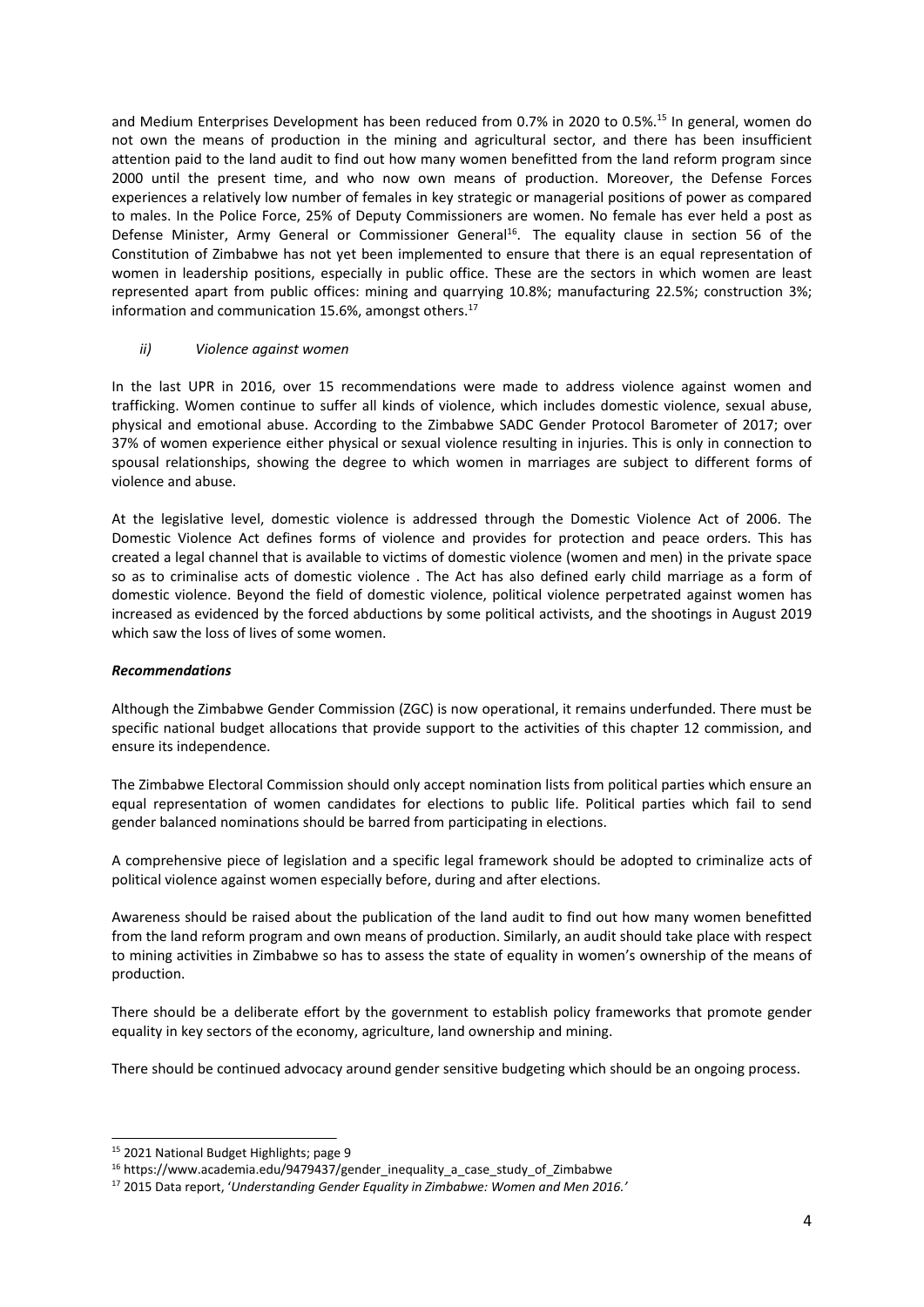There is <sup>a</sup> need for continuous training of law enforcement officers and officers of the court on how to respond in <sup>a</sup> gender sensitive manner whilst discharging their duties.

A strong legal framework and penalties for perpetrators of violence towards women must be adopted. The definition of violence should not focus on sexual offences alone but be broadened to include other offences that perpetuate violence against women in the public space.

# **4. The Rights of the Child**

# *i) Early marriage*

In Zimbabwe, 34% of women are married by age 18, and 4% are married by age 15.<sup>18</sup> Many girls are sexually exploited and this has resulted in high rates of early pregnancy. This is <sup>a</sup> big challenge mainly in the rural areas, but cases also happen in urban areas, linked to poverty as <sup>a</sup> driving factor pushing girls into prostitution at <sup>a</sup> young age. This has contributed to <sup>a</sup> high number of girls dropping out from school, with teenage pregnancies and not completing their education. A sharp increase in teen pregnancies and child marriages has been reported in Zimbabwe during the Covid-19 lockdown, with at least 4959 girls falling pregnant, and 1174 cases of child marriages being recorded between January and February this year. A prolonged lockdown due to the pandemic has seen children going for months without attending school, exacerbating the complex factors that drive teen pregnancies and early marriages.<sup>19</sup>

In the UPR of 2016, several states made recommendations concerning the rights of the child. Four states made recommendations specifically addressing the issue of early marriage calling on the Government of Zimbabwe to fully implement constitutional provisions in line with international standards and amend all statutory and customary laws, and to create and implement <sup>a</sup> comprehensive national plan of action to combat early marriage *(131.66-69, Italy, Israel, Ireland, Madagascar)*

In 2016, a landmark case in the Constitutional Court<sup>20</sup> Mudzuru and another v Minister of Justice, Legal and parliamentary Affairs ruled in favour of two women - Loveness Mudzuru (then 19) and Ruvimbo Tsopodzi (18) - who had been child brides. The two had launched <sup>a</sup> case to challenge the Marriages Act, claiming that it discriminated against girls by setting the minimum age for marriage at 16 for women, but 18 for men. According to the ruling, Section 22(1) of the Marriages Act [Chapter 5:11] was declared unconstitutional, stating that "No person, male or female, in Zimbabwe may enter into any marriage, including an unregistered customary law union or any other union, including one arising out of religion or <sup>a</sup> religious rite, before attaining the age of eighteen (18)."

However, since that time, the law has not yet been amended. In 2017, <sup>a</sup> Marriage Bill was proposed, which would replace the Customary Marriages Act and the Marriage Act. If adopted, the Bill would reconcile the gaps contained in the existing legislation and would confirm the minimum age of marriage as 18. The Criminal Law (Codification and Reform Act) Chapter 9:23 criminalises the aiding and abetting of early child marriage.

# *ii) Violence against children*

In <sup>a</sup> welcome development, corporal punishment was outlawed in Zimbabwe and termed as cruel, inhumane and degrading treatment that contravenes the right to dignity espoused in the Constitution. However, much work to reduce violence against children and corporal punishment still needs to be done, both in schools and through society as <sup>a</sup> whole.

Prohibition of coroporal punishement has not yet been confirmed through law reform as legislators remain divided on the issue. However, the Portfolio Committee on Primary and Secondary Education have intimated that the committee upholds the ban.

# *iii) Access to education*

<sup>&</sup>lt;sup>18</sup> https://reliefweb.int/sites/reliefweb.int/files/resources/Child%20marriage%20mapping\_final\_digital.pdf, 73. <sup>19</sup> https://www.chronicle.co.zw/teen-pregnancies-rise-during-covid-19-lockdown/

<sup>&</sup>lt;sup>20</sup> https://africanlii.org/node/1751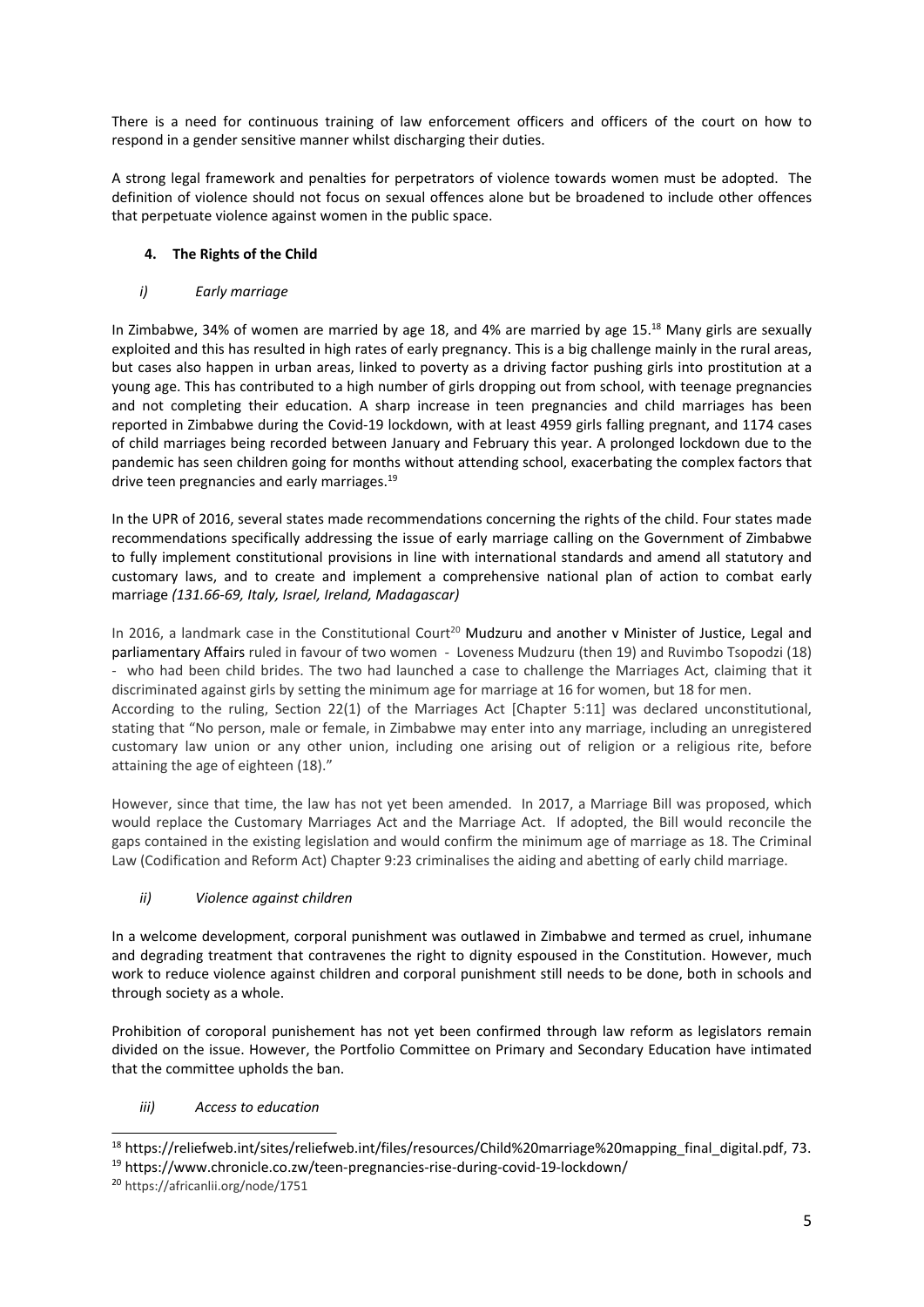In the UPR of 2016, three states made recommendations relating to access to education. Thailand and Mexico recommended measures to promote equal access for boys and girls to education (*131.56, 131.59*), and Japan called on the Government of Zimbabwe to act swiftly to address issues of discrimination against girls in education, especially sexual abuse and harassment of girls in schools, as well as difficulties faced by children in rural areas in accessing education (*131.60).*

Section 75 of the Constitution enshrines the right to basic education supported by the State and that secondary education shall be progressively provided by the State through appropriate legislative and other measures. However, challenges persist with respect to equal access to education for children. The number of children dropping out of schools in rural and high-density areas is increasing, and has been exacerbated by COVID-19. The pandemic has further deepened the inequalities in Zimbabwe; those who can afford private education have continued to learn via online systems whilst those who cannot afford such tuition have been marginalized. In addition, the pass rate of children in rural areas has dropped because of poor remuneration for teachers and poor learning environments.

In the 2020 Zimbabwe Schools Examination Council (ZIMSEC) Grade 7 exams, about 88 schools mostly in rural areas had zero percent pass rate.<sup>21</sup> There have been a number of strikes by teachers in recent years due to inadequate remuneration for their work. This has affected the majority of children in schools, especially those in public schools and those who cannot afford to study privately. Another challenge is that many girls in rural areas and high-density areas do not have access to sanitary products due to the costs involved, and this contributes to them missing some days of school and hence negatively impacts their access to education. The Education Amendment Act of 2020 is <sup>a</sup> welcome development in that it includes the provision of free funded sanitary products. However, this needs to be put into practice.

## *iv) Birth registration*

In the UPR of 2016, two recommendations were made with respect to access to birth registration in Zimbabwe. Turkey recommended that the Government "Continue to adopt measures to increase the rate of issuance of birth certificates, especially in rural areas and in low-income households" (131.61); and Kenya called for an increase in "prompt access to birth registration and public awareness for the same" (131.62)

According to UNICEF<sup>22</sup> (2019), only 48% of children under 5 have birth registration. Achieving birth registration is difficult due to the parents' lack of awareness about the existence of birth registration laws, especially in rural areas where people have little information that there are sanctions in place for non-compliance with birth registration. The government needs to set aside funds for mobile birth and ID registration periodically. These can be stationed at clinics or schools periodically, possibly once <sup>a</sup> quarter, to ensure every child is captured. By this means orphans and vulnerable children are closer to witnesses from the community who can assist them to get documentation. This is very important as many young people are failing to secure employment when they are older due to lack of documentation.

Studies<sup>23</sup> have indicated a lack of awareness of the legal requirement of a birth certificate, that the process is mandatory and should be fulfilled within the first 42 days of the child's birth, or that there are sanctions involved for non-compliance. To address this, campaigns are carried out by some NGOs and the government at the local level and during meetings with community members to encourage caregivers to apply for birth certificates.

## *Recommendations*

<sup>&</sup>lt;sup>21</sup> https://www.newzimbabwe.com/misihairabwi-mushonga-fumes-over-0-grade-7-pass-rates-urges-re-write/ 22

[https://data.unicef.org/resources/data\\_explorer/unicef\\_f/?ag=UNICEF&df=GLOBAL\\_DATAFLOW&ver=1.0&dq=ZWE.PT\\_CHLD\\_Y0T4\\_REG.](https://data.unicef.org/resources/data_explorer/unicef_f/?ag=UNICEF&df=GLOBAL_DATAFLOW&ver=1.0&dq=ZWE.PT_CHLD_Y0T4_REG.&startPeriod=1970&endPeriod=2021) [&startPeriod=1970&endPeriod=2021](https://data.unicef.org/resources/data_explorer/unicef_f/?ag=UNICEF&df=GLOBAL_DATAFLOW&ver=1.0&dq=ZWE.PT_CHLD_Y0T4_REG.&startPeriod=1970&endPeriod=2021) 23

Zimbabwe Educational Trust - <https://zimbabweeducationaltrust.org.uk/fundraising/laws-on-birth-registration-in-zimbabwe/>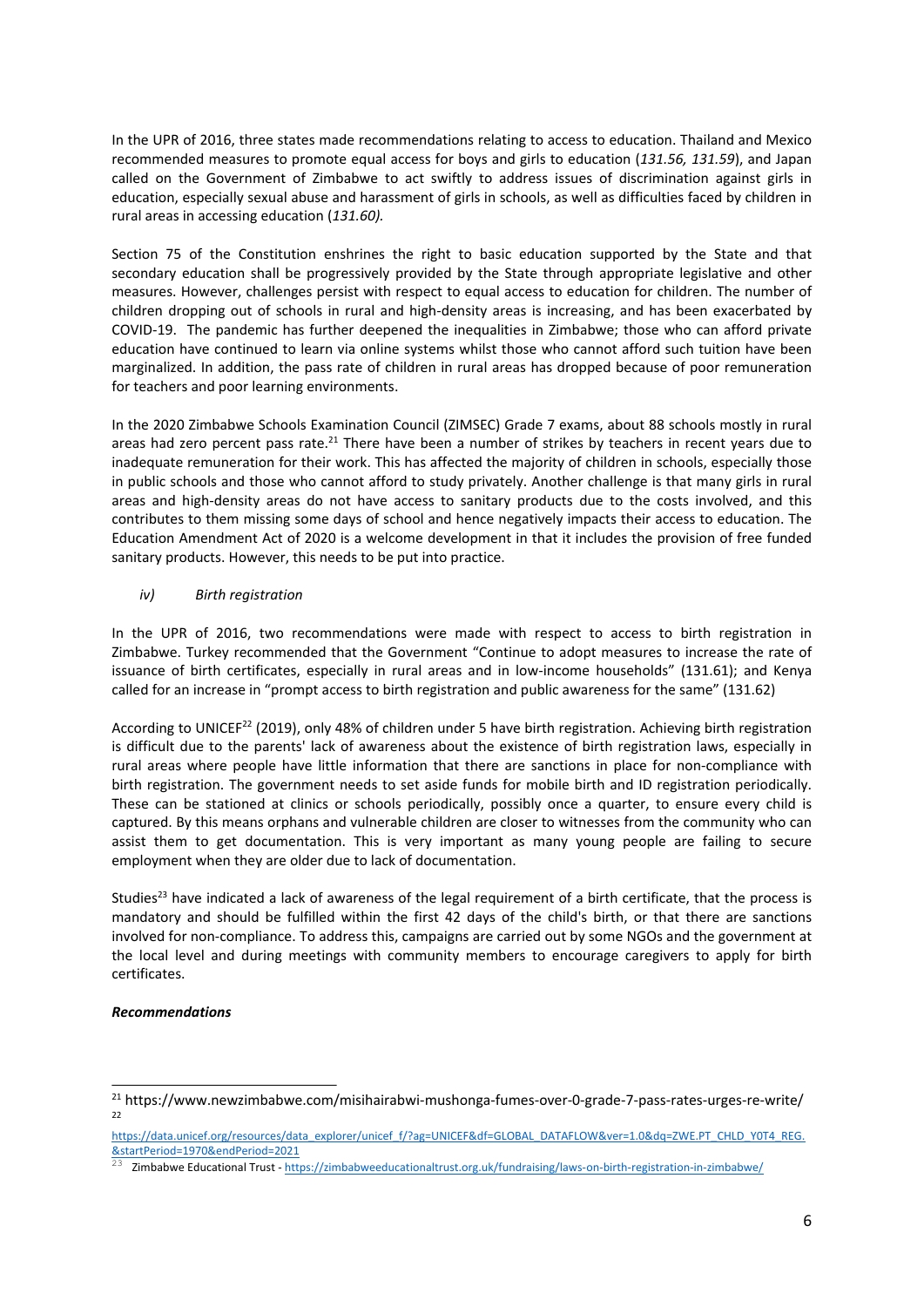The Marriage Bill should be adopted as <sup>a</sup> matter of urgency, to protect children from early marriage. It should be accompanied by implementing mechanisms to enforce the law and hold to account those who continue to perpetrate the harmful practice of early marriage.

In addition to <sup>a</sup> strong legislative framework being put in place to end early marriage, the Government must take <sup>a</sup> holistic approach to promote the cultural acceptance of this concern, involving civil society as <sup>a</sup> whole, both the public and private sector, and religious leaders and communities.

Schools in rural communities must be better supported through deliberate budgeting and tracking of budget allocations and adherence to the Dakar Declaration<sup>24</sup> on minimum allocation towards education of 12% of the national Budget.

In this time of the pandemic; the government must put in place <sup>a</sup> system and resources to ensure that all children in Zimbabwe have equal access to learning opportunities. No child must be left behind.

Teachers must be provided with <sup>a</sup> basic and reasonable level of remuneration to avoid continuing strikes.

A national plan of action - such as registration centres in all municipalities, including rural areas, maternity hospitals, and schools - should inform the population about the importance of registration, and encourage people to register their children at birth or within 42 days.

Sanctions for failure to register <sup>a</sup> child should be enforced.

Primary education for all must be free.

### **5. Rights of people with disabilities**

Zimbabwe ratified the UN Convention on the Rights of Persons with Disabilities in 2013, but the inclusion of persons with disabilities remains <sup>a</sup> challenge. Their access to opportunities, accurate information and space to represent themselves has remained inadequate. The approach to persons with disabilities continues to be driven by charity rather than human rights. Persons with disabilities continue to suffer marginalisation in all facets of life. Women and girls with disabilities face double marginalization and are at increased risk of genderbased violence, exploitation and exclusion.<sup>25</sup> Children with disabilities are often excluded from full participation in their communities and are at greater risk of violence and abuse. With the advent of humanitarian crises such as Cyclone Idai in 2019 and recently COVID-19, women and girls with disabilities have been exposed even more to the already existing inequalities.

### *Recommendations*

The Constitution of Zimbabwe should be fully implemented with respect to persons with disabilities and ensure their equality in all aspects of their lives.

The Government must ensure inclusive policy planning and mainstreaming for persons with disabilities in all areas.

Access to affordable health services for women and persons with disabilities must be <sup>a</sup> priority of the Government.

Deliberate economic interventions must be put in place which capacitate and support persons with disabilities to have sustainable economic strategies during and beyond humanitarian crisis.

<sup>24</sup> 12%

<sup>&</sup>lt;sup>25</sup>https://en.unesco.org/news/hear-us-too-how-improve-lives-and-rights-persons-disabilities-zimbabwe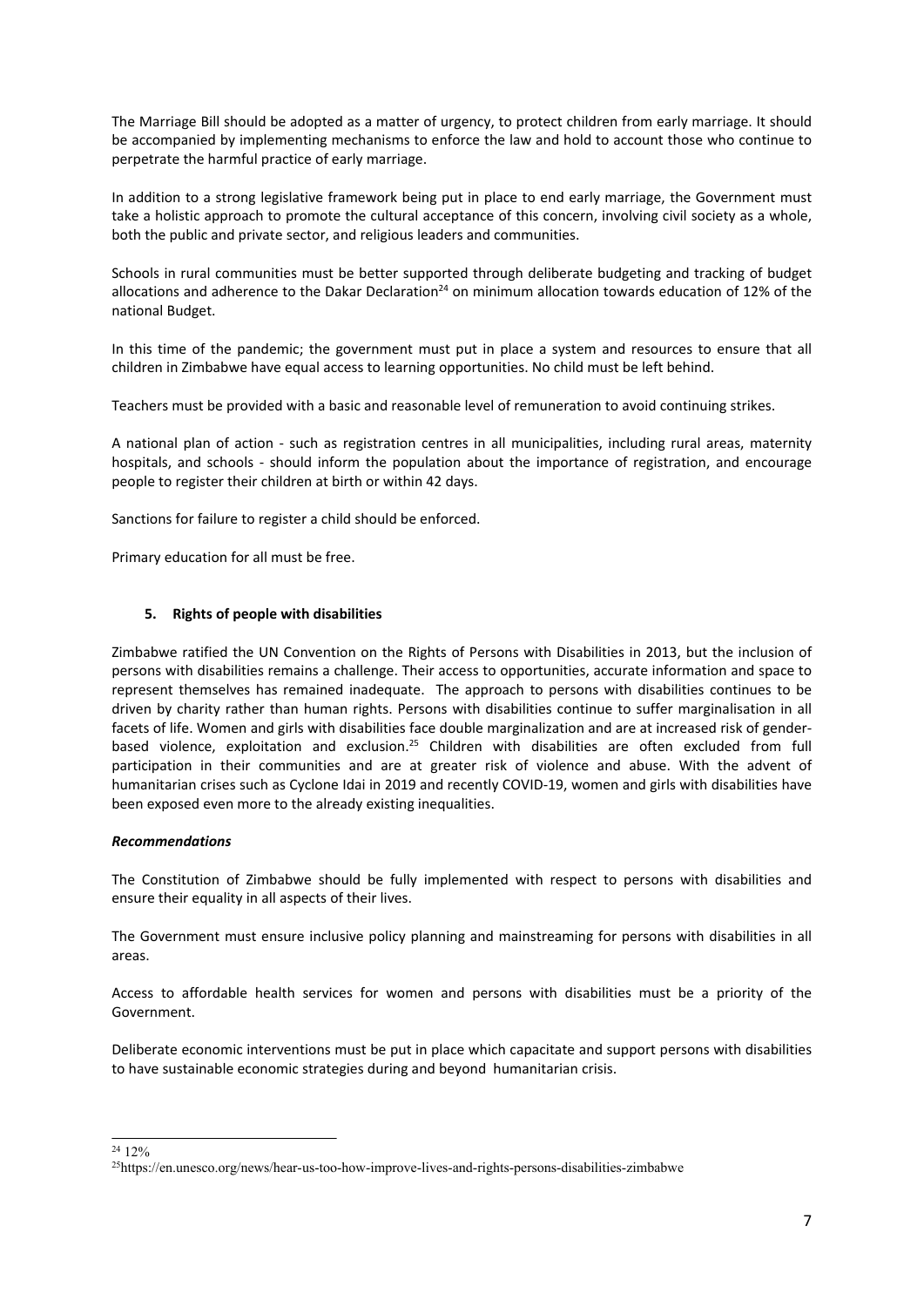Continuous training of law enforcement officers and officers of the court on disability concerns and ensuring inclusion should be provided.

## *6.* **The right to health**

The healthcare sector in Zimbabwe has gone through <sup>a</sup> series of crises in recent years. From 2018 to date, there have been a series of strikes by doctors and nurses (2018, $^{26}$  2019, $^{27}$  and 2020). Last year, the Zimbabwe Association of Doctors for Human Rights (ZADHR) approached the High Court to get the government to provide personal protective equipment (PPE) to over 1500 medical professionals who were working without proper protection.<sup>28</sup> The health sector is facing challenges such as poor remuneration, poor working conditions, lack of adequate equipment, insufficient levels of staffing, poor infrastructure and other concerns including corruption. In 2020, <sup>a</sup> former Health Minister, Dr Obadiah Moyo, was charged with illegally awarding \$60 million in contracts, through the Health Ministry, without <sup>a</sup> competitive tender process to purchase Covid-19 testing materials and equipment.

These challenges have led to many people losing confidence in public hospitals and therefore seeking health care in private hospitals, which are out of the reach of most citizens. This has created many challenges for people especially girls and women, and has led to many people losing their lives due to lack of health care. The Ministry of Finance has allocated ZWL 54.7 billion for the Ministry of Health and Child Care, which is about 13% of the national budget for 2021.<sup>29</sup> There was a slight improvement from 7% in 2019 to 10% in 2020, but the health budget is still below the 15% Abuja Declaration Target.<sup>30</sup> In addition to these concerns, many people do not have access to clean and safe water and sanitation, which further compounds their health concerns.

## *Recommendations*

The government should increase the funds allocated to the health sector in the National Budget. Furthermore the government must intensify efforts to mobilize domestic resources for key social service sectors. The use of allocated funds to the health sector must be closely monitored and tracked, with strong penalties in place for those who embezzle public funds. Government must act to curb corruption and financial leakages in the health sector and others.

Greater access to affordable health facilities must be ensured for women and girls to protect their right to health and minimize maternal, neonatal and child mortality.

An adequate minimum wage and conducive working environment for health workers must be provided.

# **7. Impact of Covid-19**

Since the advent of COVID-19, the pandemic has left negative impacts - social, economic and political - in every country, including Zimbabwe. Businesses have been shut which has lead to the subsequent loss of employment and income for families. Rural developmental activities were also halted thus affecting the agricultural sector. Covid-19 has impacted the socio-economic climate of society with <sup>a</sup> drastic increase in the crime rate as more and more people struggle to make <sup>a</sup> decent living and also to feed and provide for their families.

In an attempt to contain the pandemic, the nation has implemented <sup>a</sup> series of lockdown measures. During the March-December 2020 period, there was a 40% increase in gender-based violence.<sup>31</sup> Many people in Zimbabwe work in the informal sector, and there was massive loss of livelihoods among such workers. Many hospitals and clinics were converted into COVID-19 centres, leaving some patients without local access to

<sup>&</sup>lt;sup>26</sup> https://www.theguardian.com/global-development/2018/dec/31/zimbabwe-health-crisis-doctors-pay-strike

<sup>27</sup> https://www.reuters.com/article/us-zimbabwe-health-idUSKBN1Y026K

<sup>&</sup>lt;sup>28</sup> https://www.hrw.org/news/2020/04/09/zimbabwe-doctors-sue-government-over-covid-19

<sup>&</sup>lt;sup>29</sup> https://healthtimes.co.zw/2020/11/26/health-sector-gets-zwl54-7-billion-in-2021-budget/

<sup>&</sup>lt;sup>30</sup> <https://www.unicef.org/esa/media/6501/file/UNICEF-Zimbabwe-2020-Health-Budget-Brief.pdf>, 2.

<sup>31</sup> https://reports.unocha.org/en/country/zimbabwe/card/2XxB9GOV93/